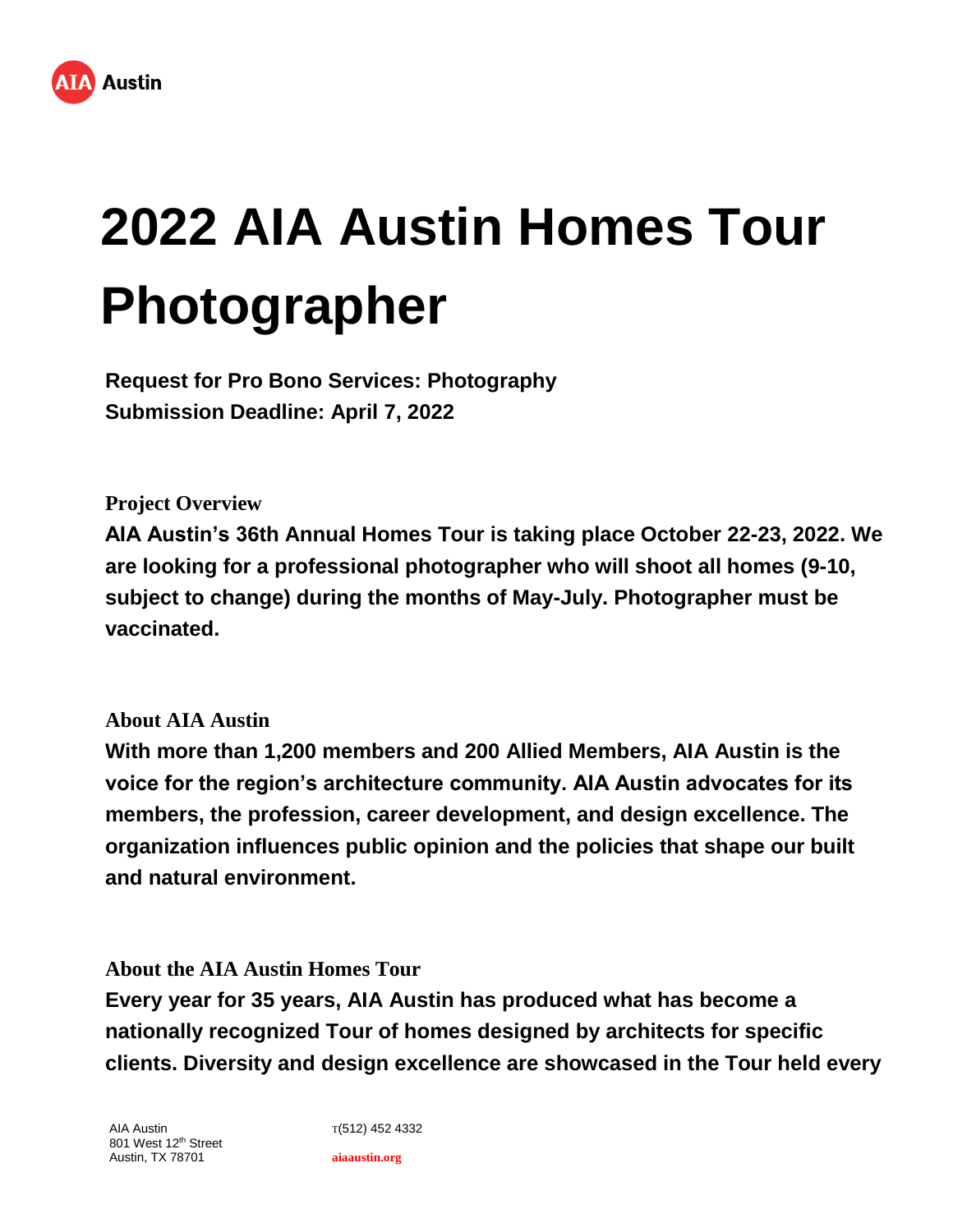**October. Homes are submitted by AIA Austin Architect members and selected by the Homes Tour committee. You can learn more about the Tour at aiaaustinhomestour.com.**

**Photographer's Responsibilities**

- **Shoot all homes using photographer's own equipment and/or staffing as needed.**
- **Grant usage rights for reproduction in all Homes Tour graphic materials, advertising & media to the AIA Austin staff (CLIENT).**
- **Images chosen for use by CLIENT as above are embargoed for a period of 12 months from date of delivery to CLIENT.**
- **Images of Tour homes shall not appear in any format prior to release by CLIENT including, but not limited to social media or print.**
- **Negotiate additional usage rights and fees directly with the architect or homeowner who may or may not wish to purchase the photography.**
- **Receive a release (provided by CLIENT) for any "talent" used, including Homeowner, Architect, or Photographer staff.**
- **Schedule photo shoot through CLIENT or Architect – advise CLIENT if there is difficulty in doing so.**
- **Advise CLIENT of photo shoot schedule.**
- **Be expected to attend the two days of site visits for the selection of the homes May 14 and 15, shoot snapshot photos of the houses attended, and present them to the committee at the meeting May 16 at 4pm.**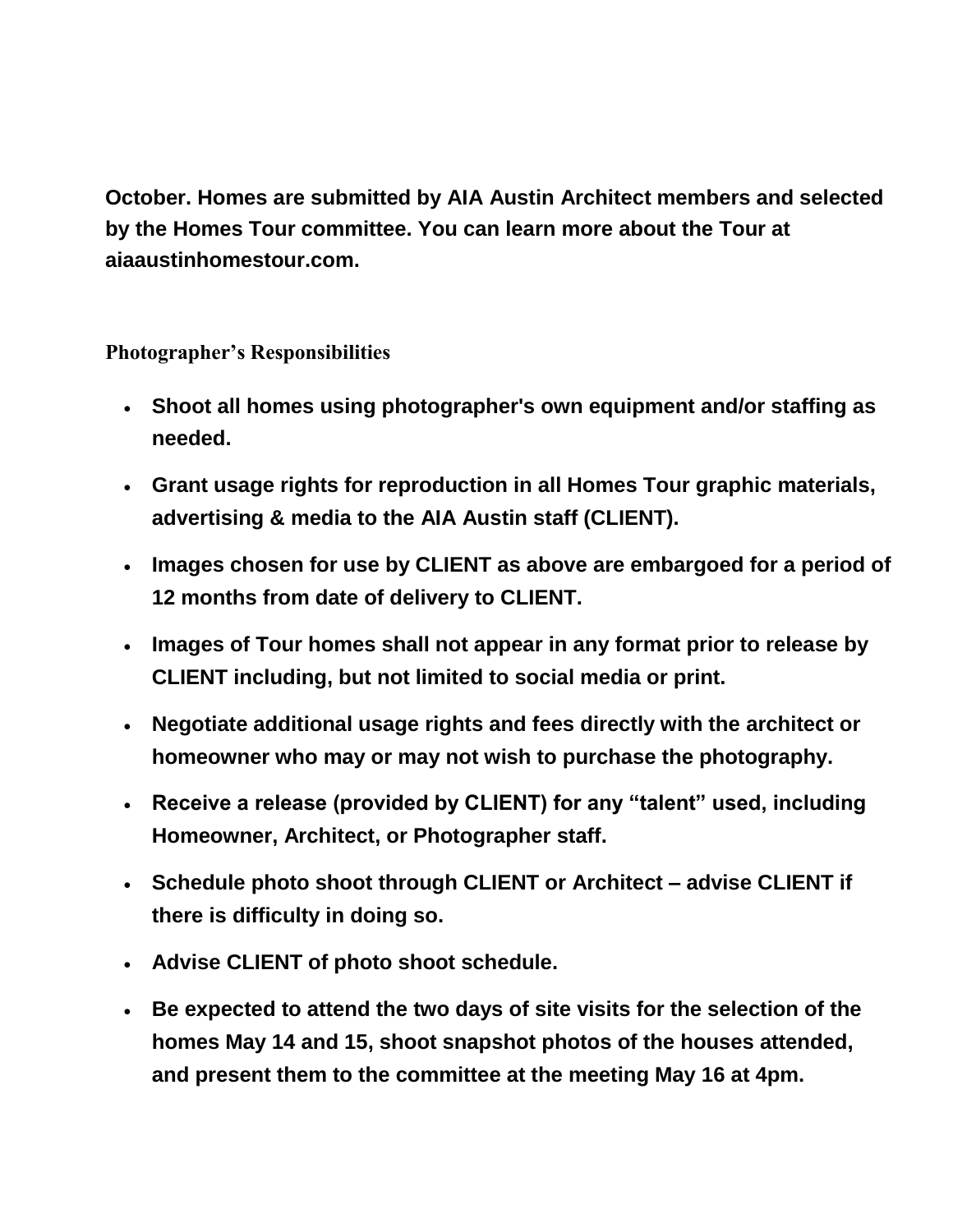**Be expected to attend the two days of the Homes Tour on October 22 and 23, and shoot live Tour photos in at least four of the homes and send immediately to our PR team.**

## **Deliverables**

- **10-12 images of each home.**
- **Images will include a variety of exterior, interior, and details, and horizontal and vertical perspectives.**
- **Images will be delivered to AIA Austin in both a web-sized resolution, and a high-resolution digital format that allows them to be resized by CLIENT for various graphic use – jpegs no less than 300 dpi.**
- **Photographer will be available for resizing as requested.**

## **Timeline**

- **By April 20 – Award of Project to Photographer**
- **May 14 and 15 – Site Visits**
- **May 16 – Site Visit Review Committee Meeting**
- **Late May - Early July – scheduled photography**
- **July 15 – Deliver all high-resolution digital images to AIA Austin**
- **October 22 and 23 – Homes Tour**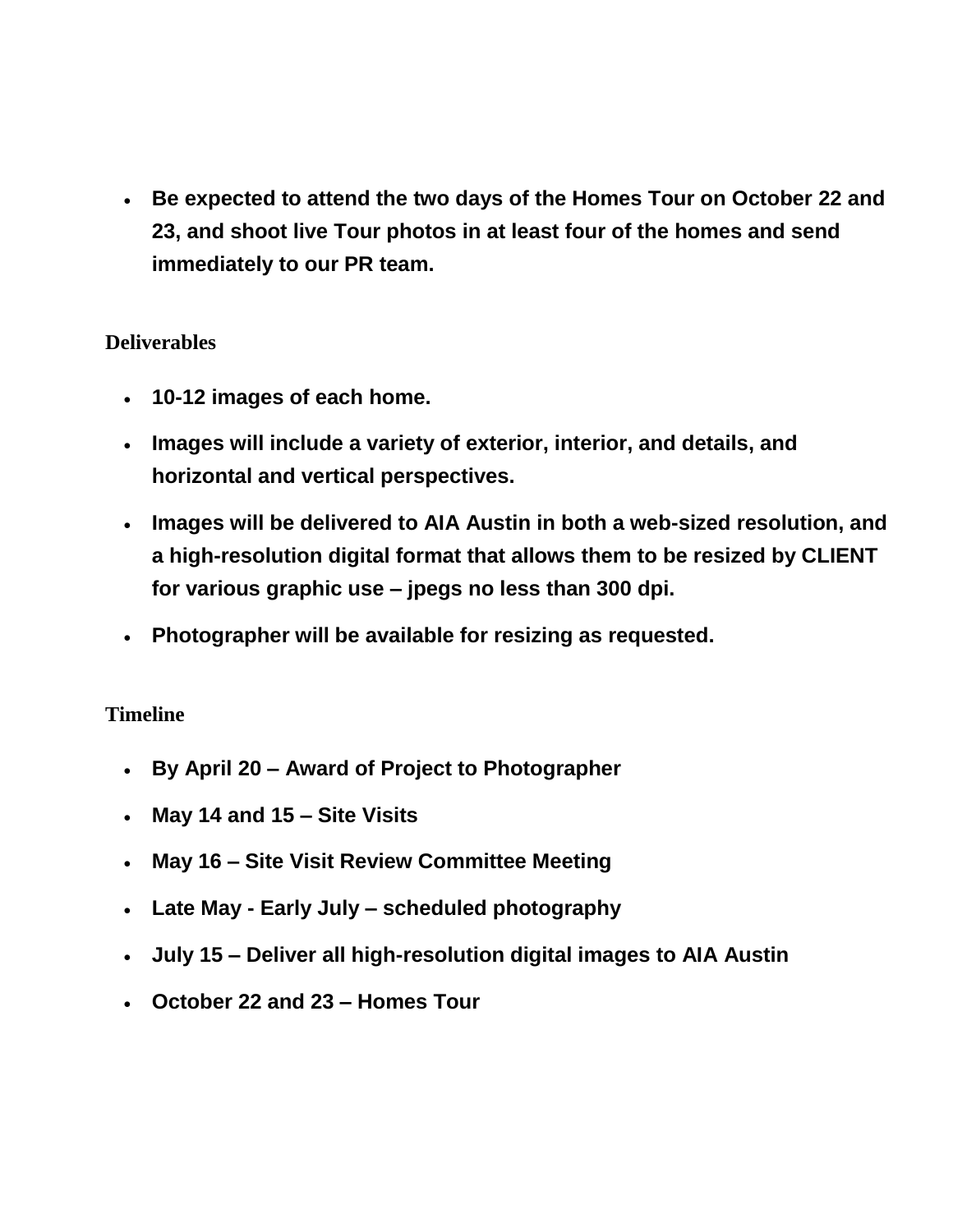### **Benefits of Service**

**Photographer will receive benefit of:**

- **Widespread publicity and exposure (Austin Monthly, Austin HOME, Austin American Statesman, various news and media outlets, etc.)**
- **Photo credits will be given on all graphic materials**
- **You have the option of selling your photographs to the Homes Tour architects, project teams, and homeowners.**
- **Link to your website on the official AIA Austin Homes Tour site**
- **Underwriter status in the Homes Tour Brochure**
- **Business cards at each tour location and at AIA Austin**
- **Information in Homes Tour marketing materials**
- **Four tickets to the Homes Tour**
- **Portfolio building**
- **Allied Membership Status**
- **Joining one or more committees**
- **Enjoy free or discounted admission to tours, exhibits, lectures, and chapter meetings**
- **Subscription to the Archi-Facts newsletter**
- **Listing on the Allied Directory webpage**
- **First right of refusal for the subsequent year's Tour**